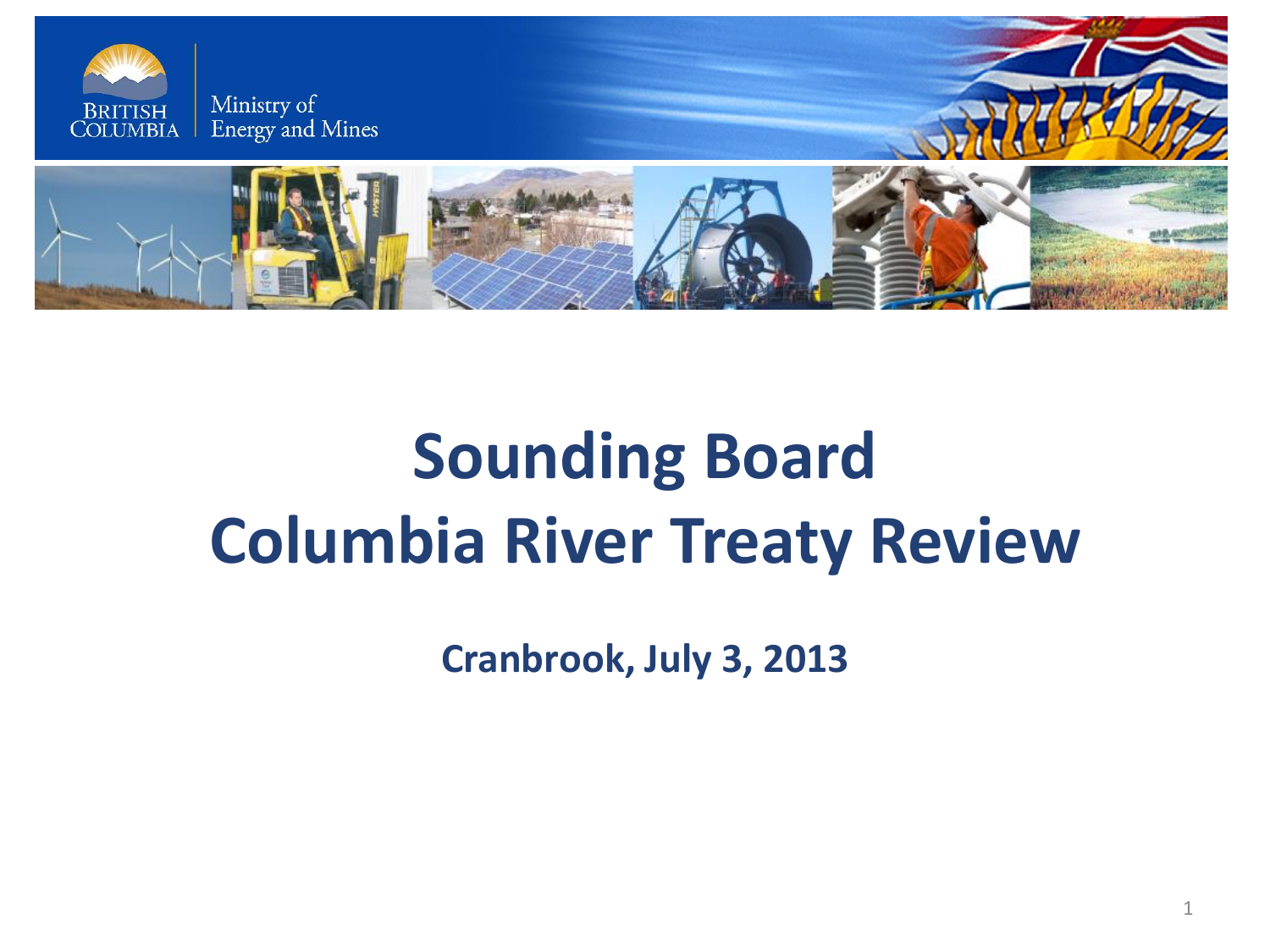



# **Discussion Paper: Benefits of Treaty Coordination**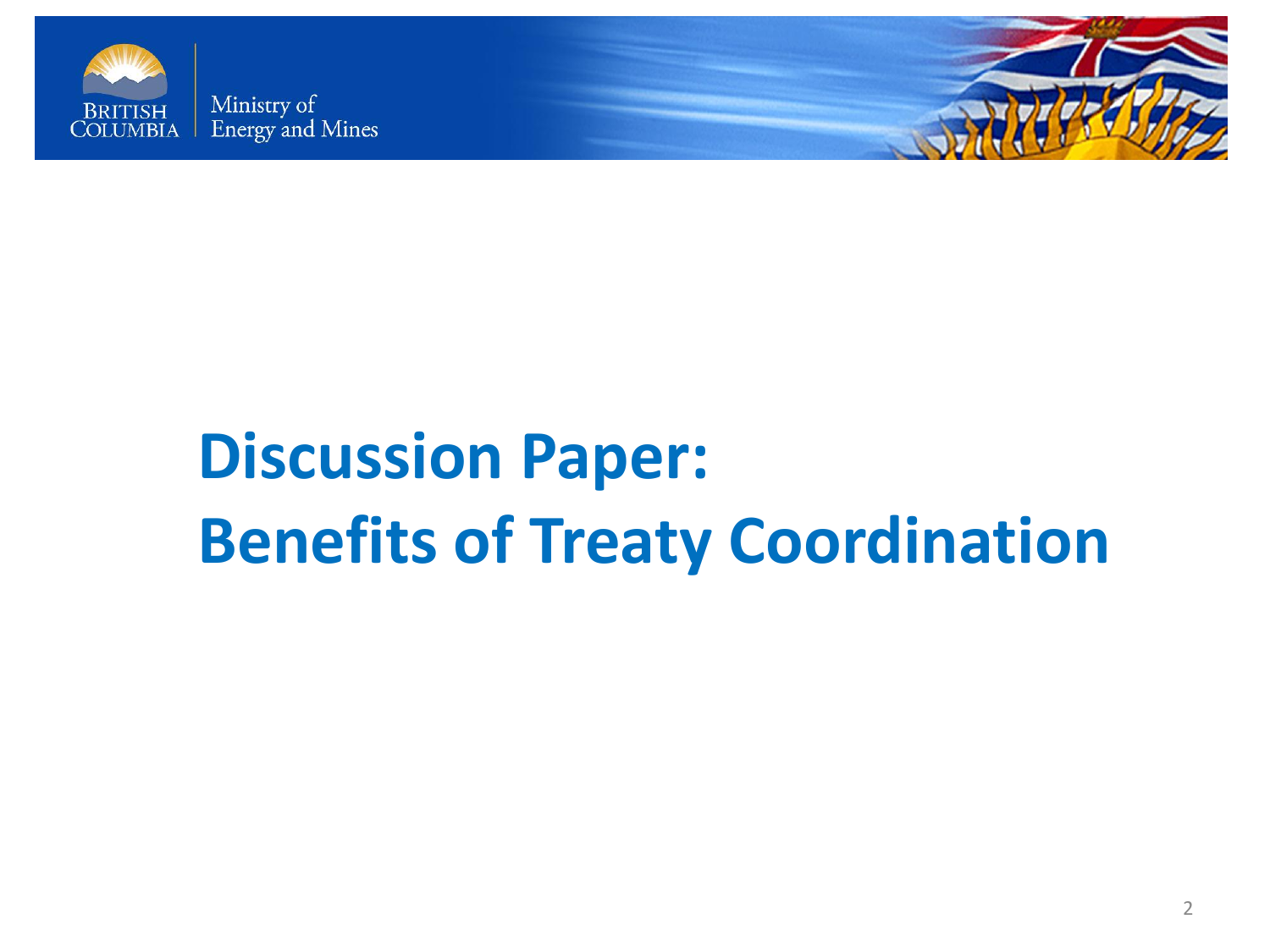



### Objective:

- Highlight the existing and future benefits of the Treaty to US interests
- Identify risks and losses if Treaty is terminated
- Demonstrate how called Upon Flood Control is detrimental
- Lead US stakeholders to realize that the benefits to US exceed Canadian Entitlement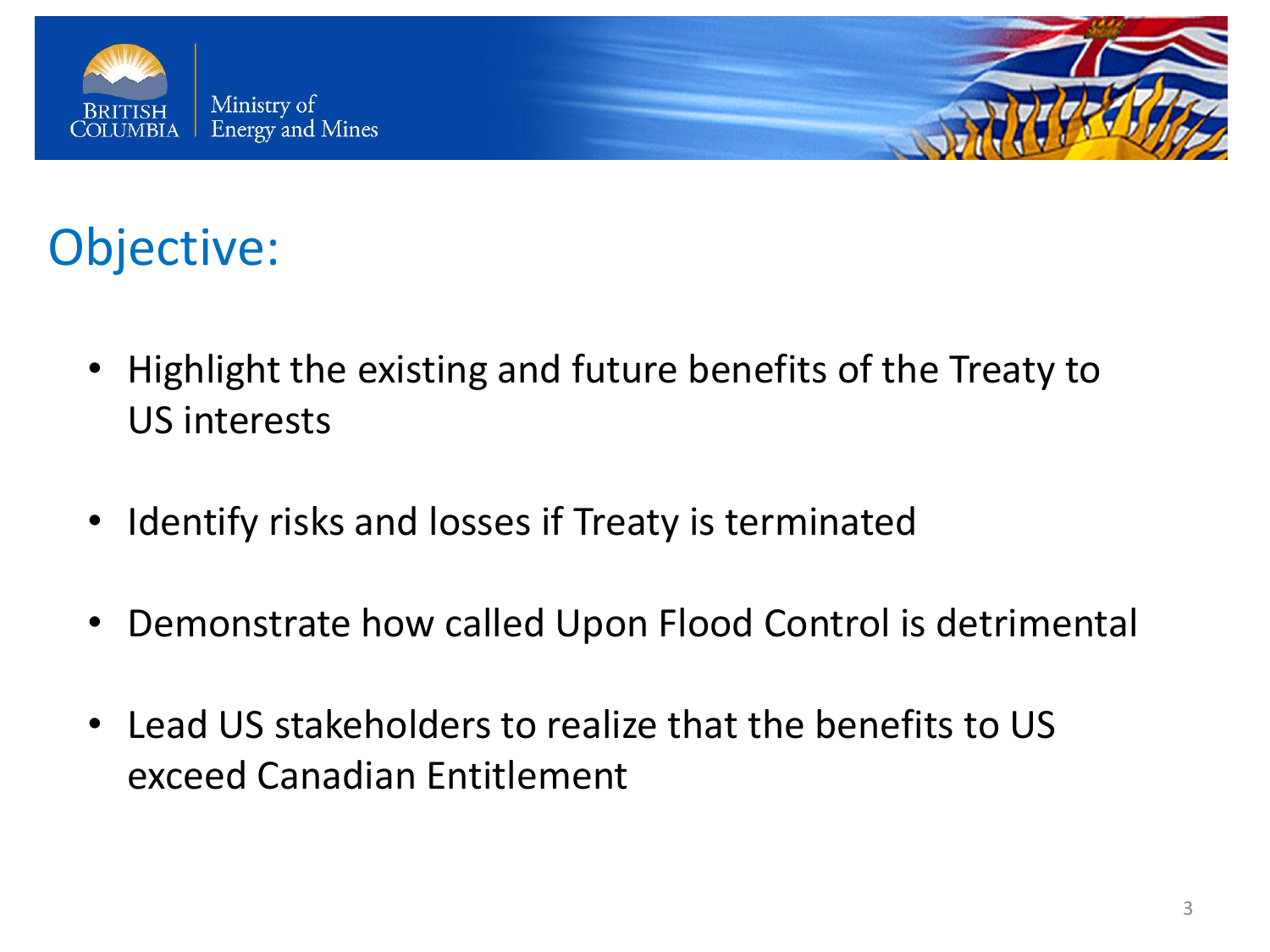



Flood Control

- Significant savings from avoided flood damage
- Ad hoc Called Upon FC is a step backwards increases flood risk in US and missed refill targets
- Disagreement on Called Upon implementation
- Effective Use impacts of fisheries, power, water supply, navigation, recreation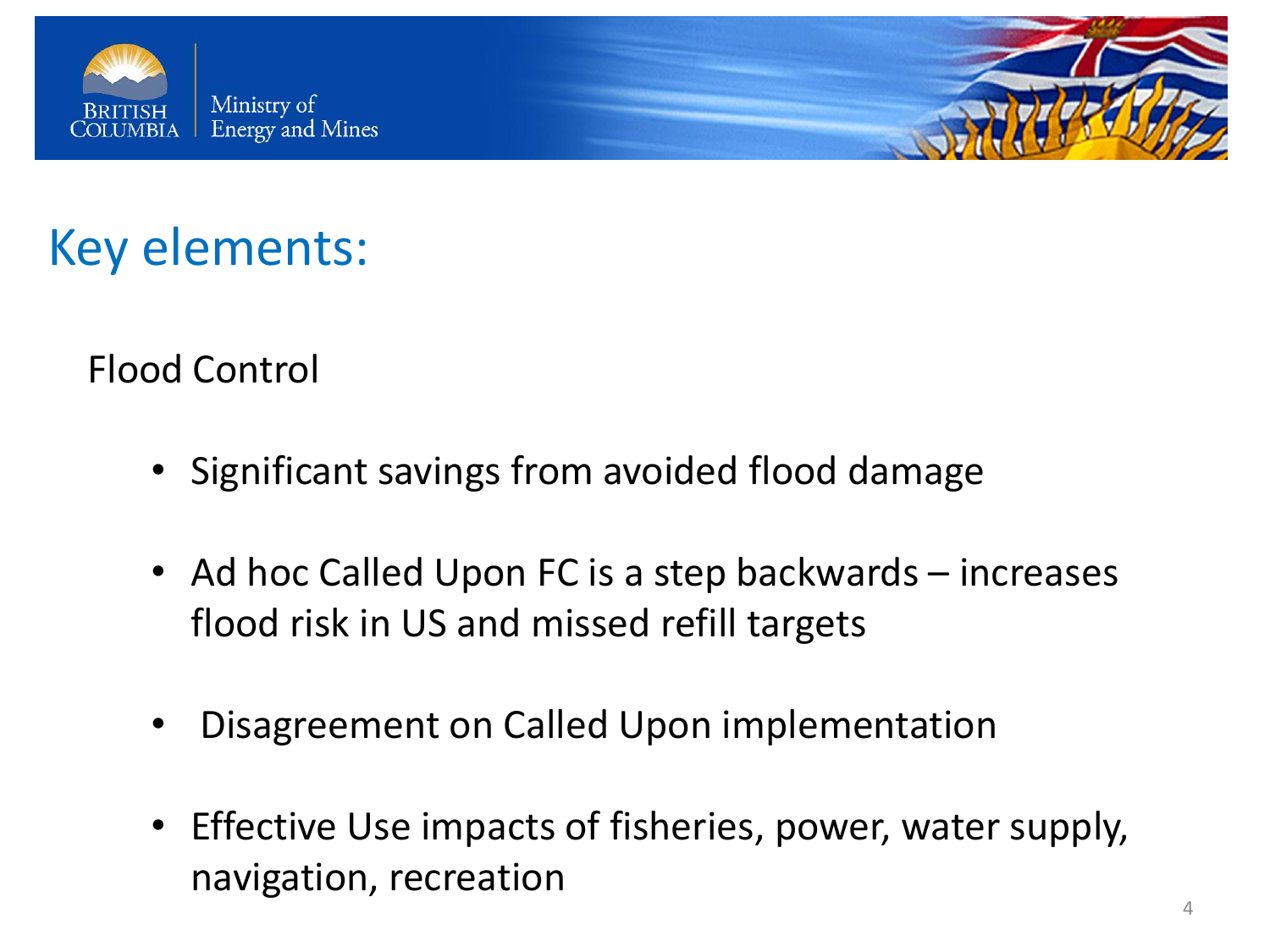



Hydropower

- Enhanced production
- Firm reliable energy
- Value in peak load (cold/dry), not average conditions
- Uncertainty if Treaty terminates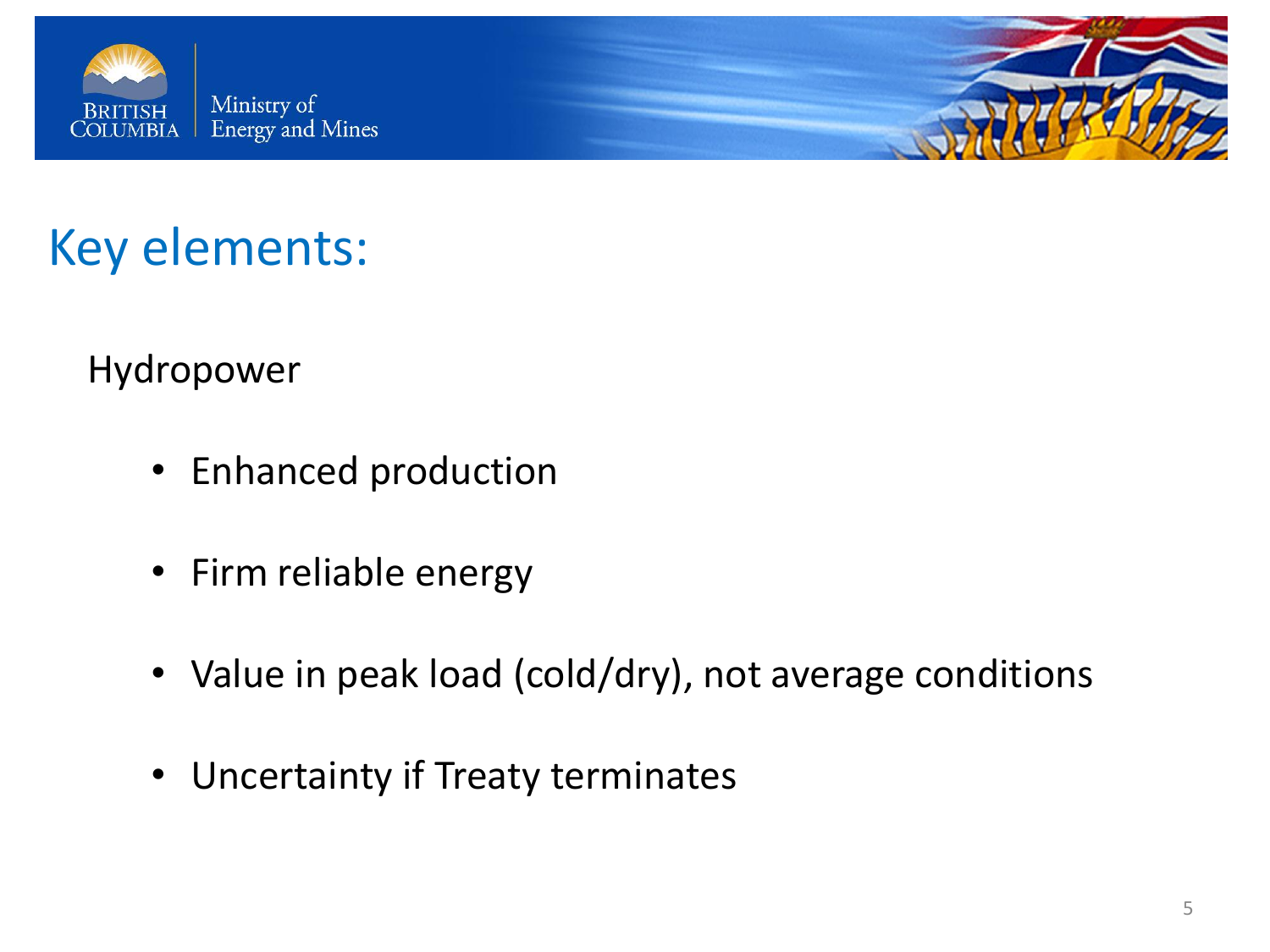



Ecosystems

- Flexibility allows for changes for ecosystem values
- Spring augmentation flows bump up hydrograph
- Late summer/dry fish survival
- Risk to US ecosystem investments if Treaty is terminated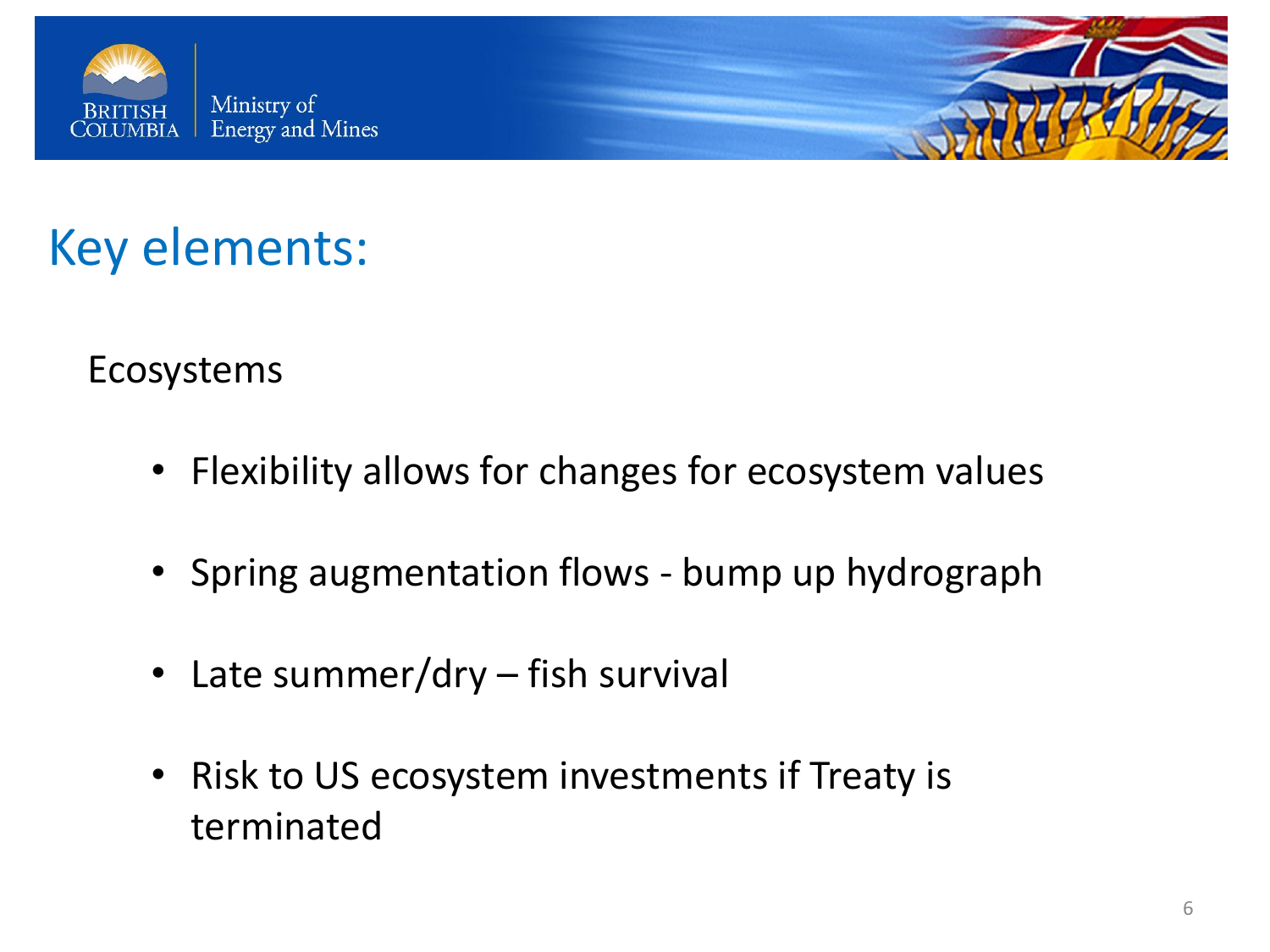



Water Supply

• Effective Use of US reservoirs will exacerbate competing demands

Navigation

- Called Upon higher flows increase shipping times, docking, channel sedimentation
- Low flows reduce channel draft, cause grounding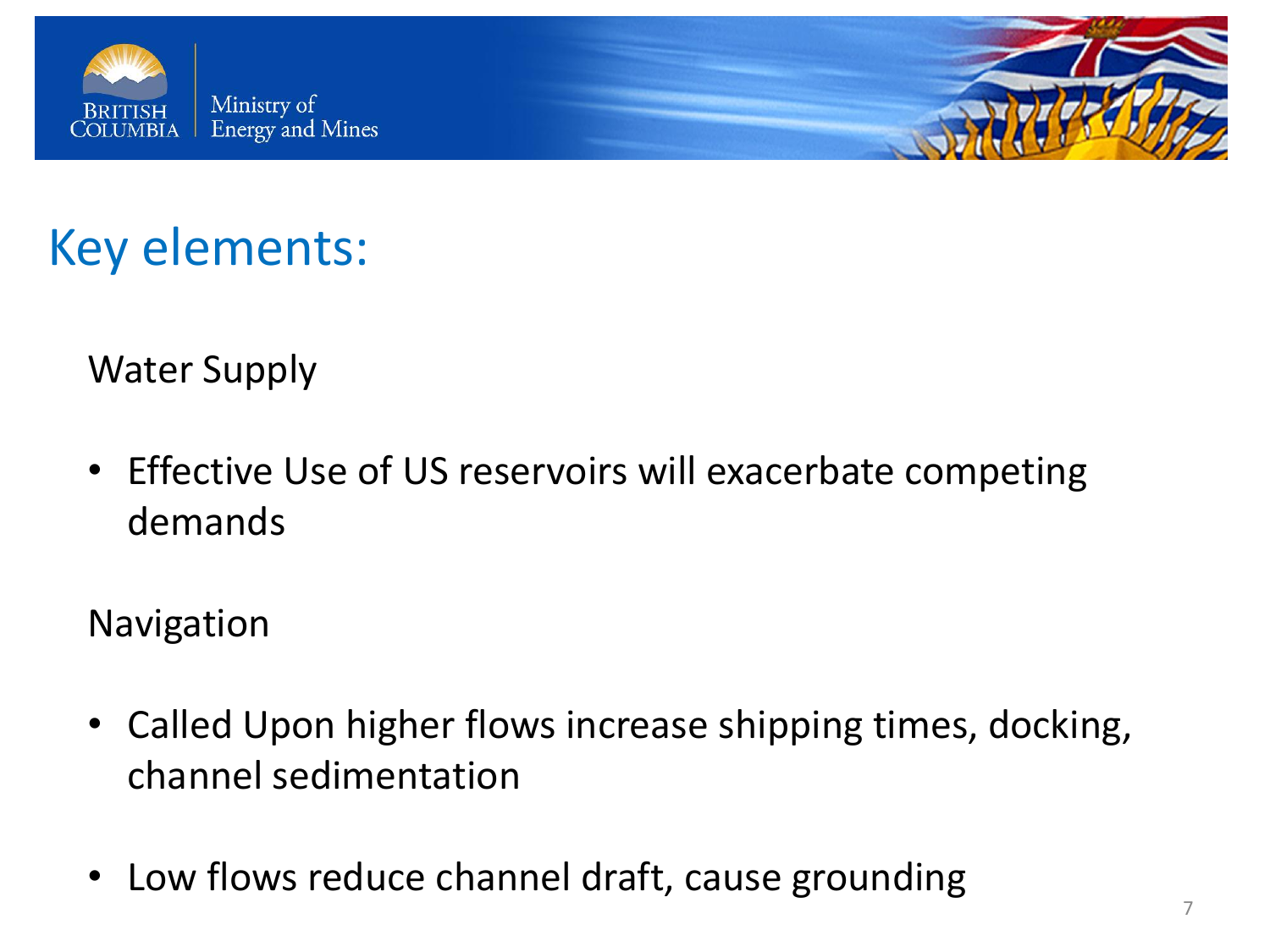



## **U.S. Draft Recommendations**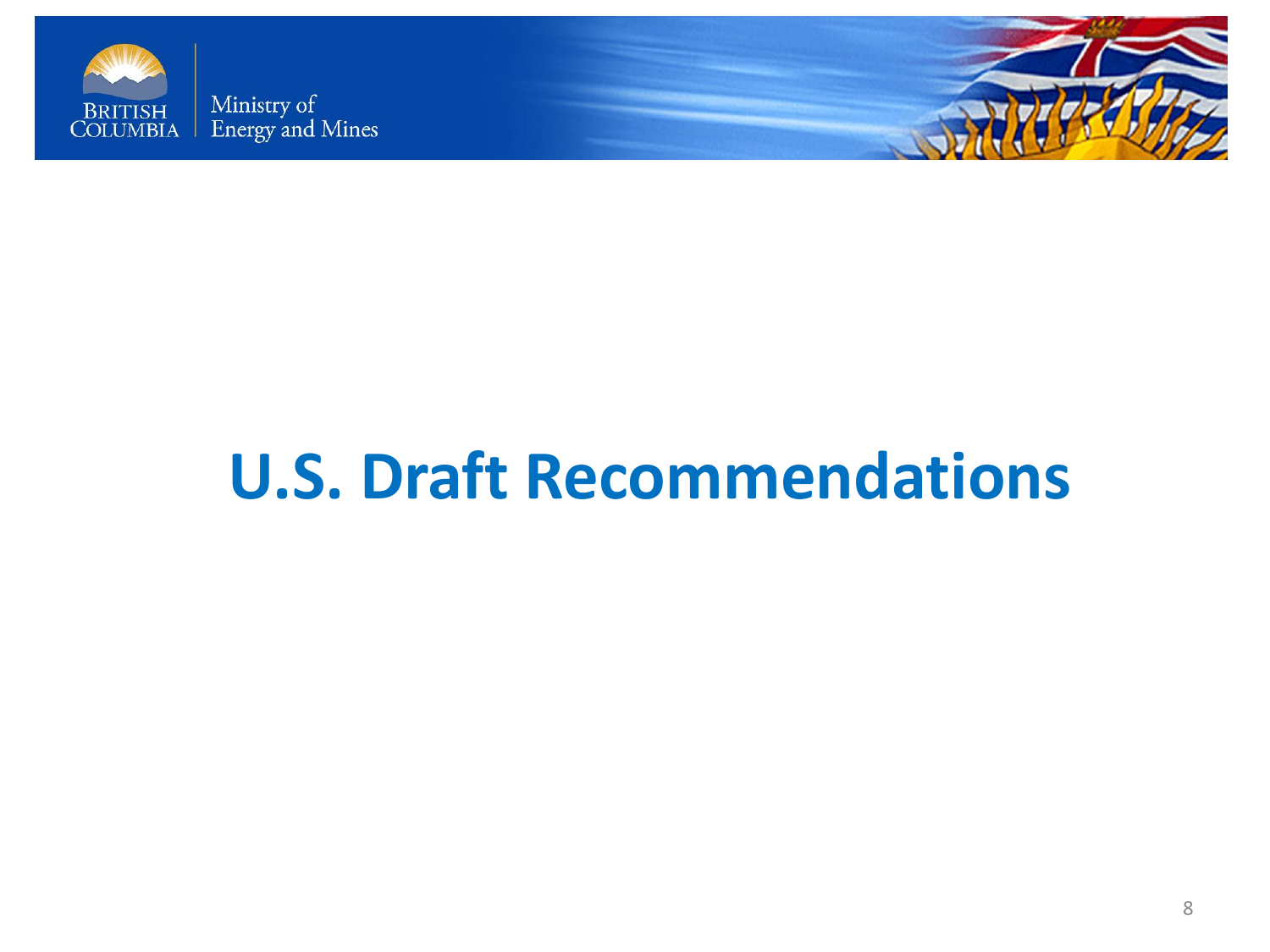



### Key principles

- Share benefits as compared to no Treaty
- Minimum duration post 2024 certainty and adaptability
- Meet US domestic uses
- Integrate Treaty and non-Treaty storage
- Adaptation to climate change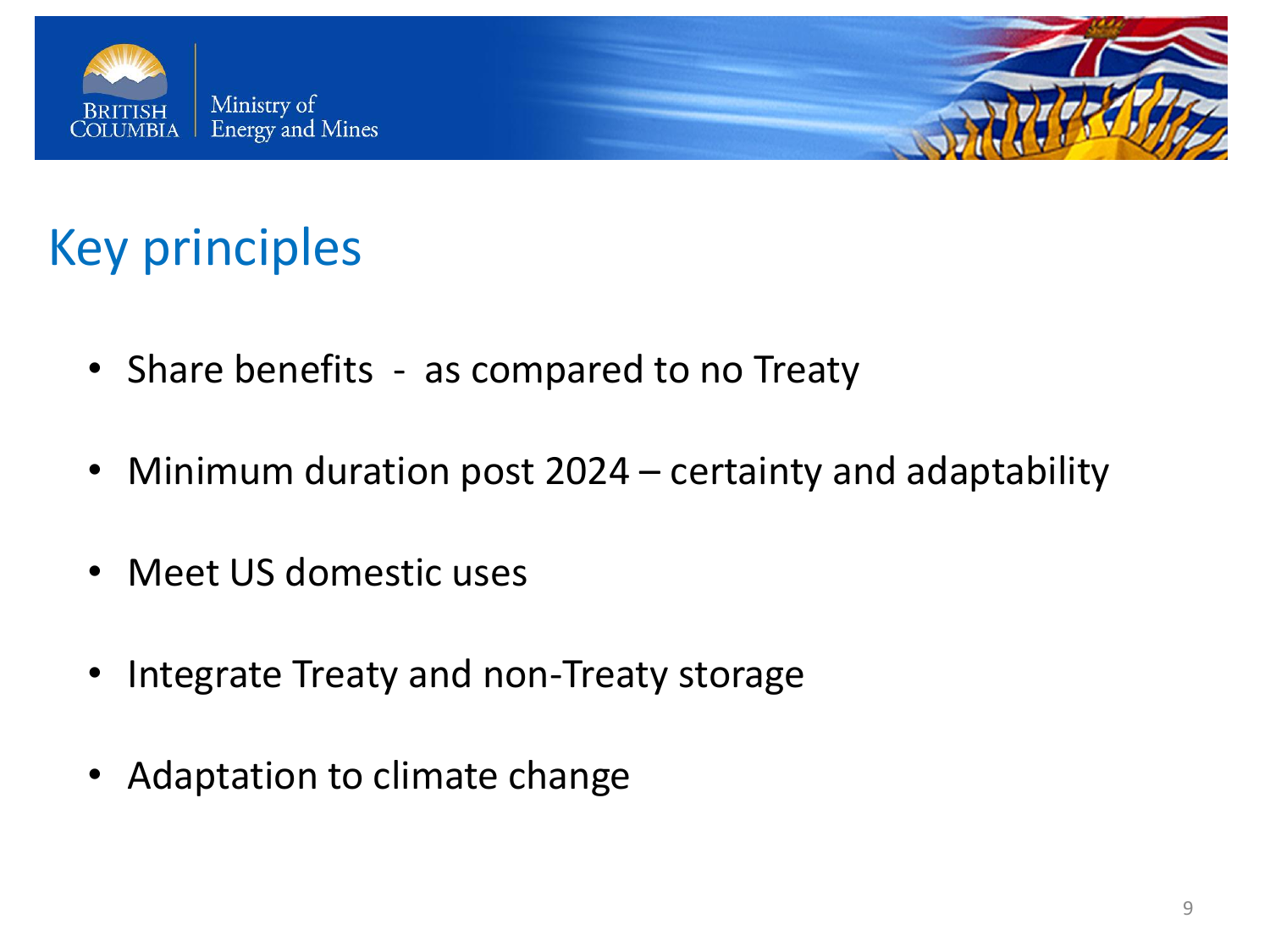



#### Ecosystem-based function

- Shape flows for fish, reservoirs for fish and wildlife
- Minimize impacts to aboriginal cultural resources
- More flow aug from BC in spring and summer (less fall/winter draft)
- Dry year strategy
- Long term flow aug (not annual suppl agreements)
- Adaptable to new information, change in conditions
- Determine interest in fish passage, joint feasibility study
- Shared obligation for ecosystem
- Continue to coordinate Libby Dam operations (?)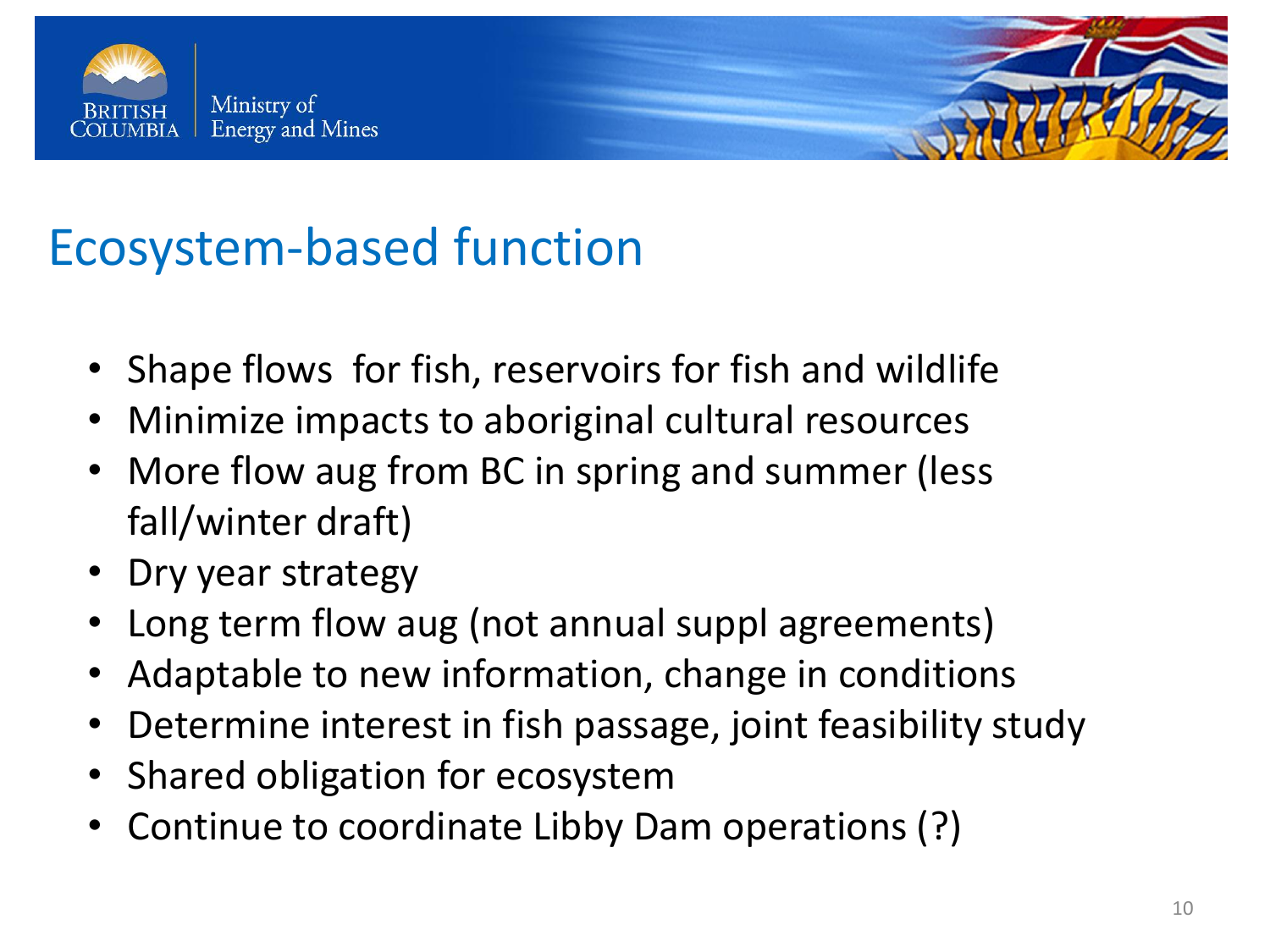



#### Hydropower

- Rebalance (!) power benefits between US and BC
- Renegotiate transmission for return of entitlement
- 3. Consider all factors?
- Maintain generation during peak load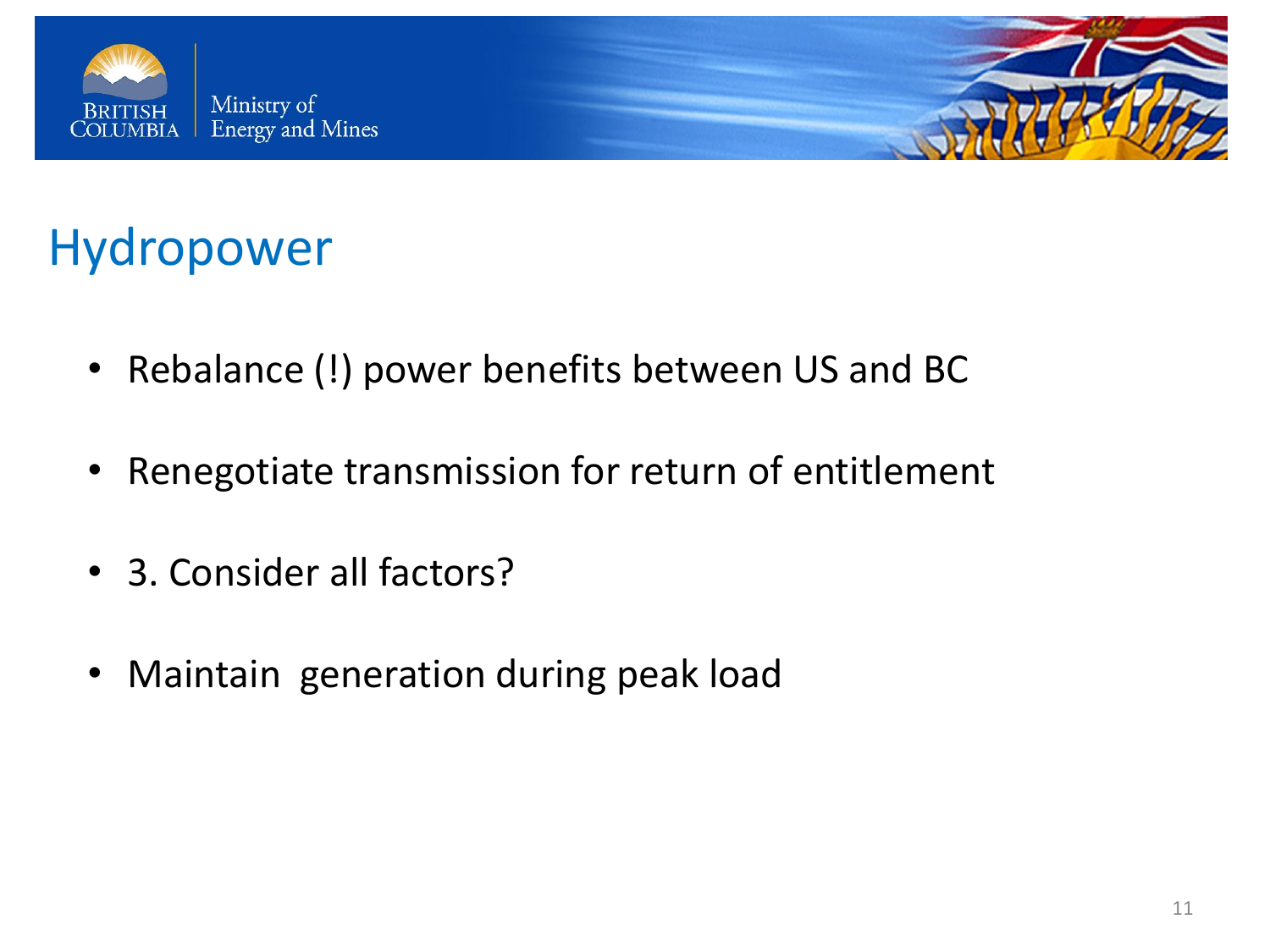



## Flood Risk Management

- Implement Called Upon through a coordinated operation plan
- Establish common view of called upon (based on theirs!)
- Interest in alternate Planned Assured Canadian Storage
- Identify compensation to BC for Called Upon
- Flexibility to adapt to climate change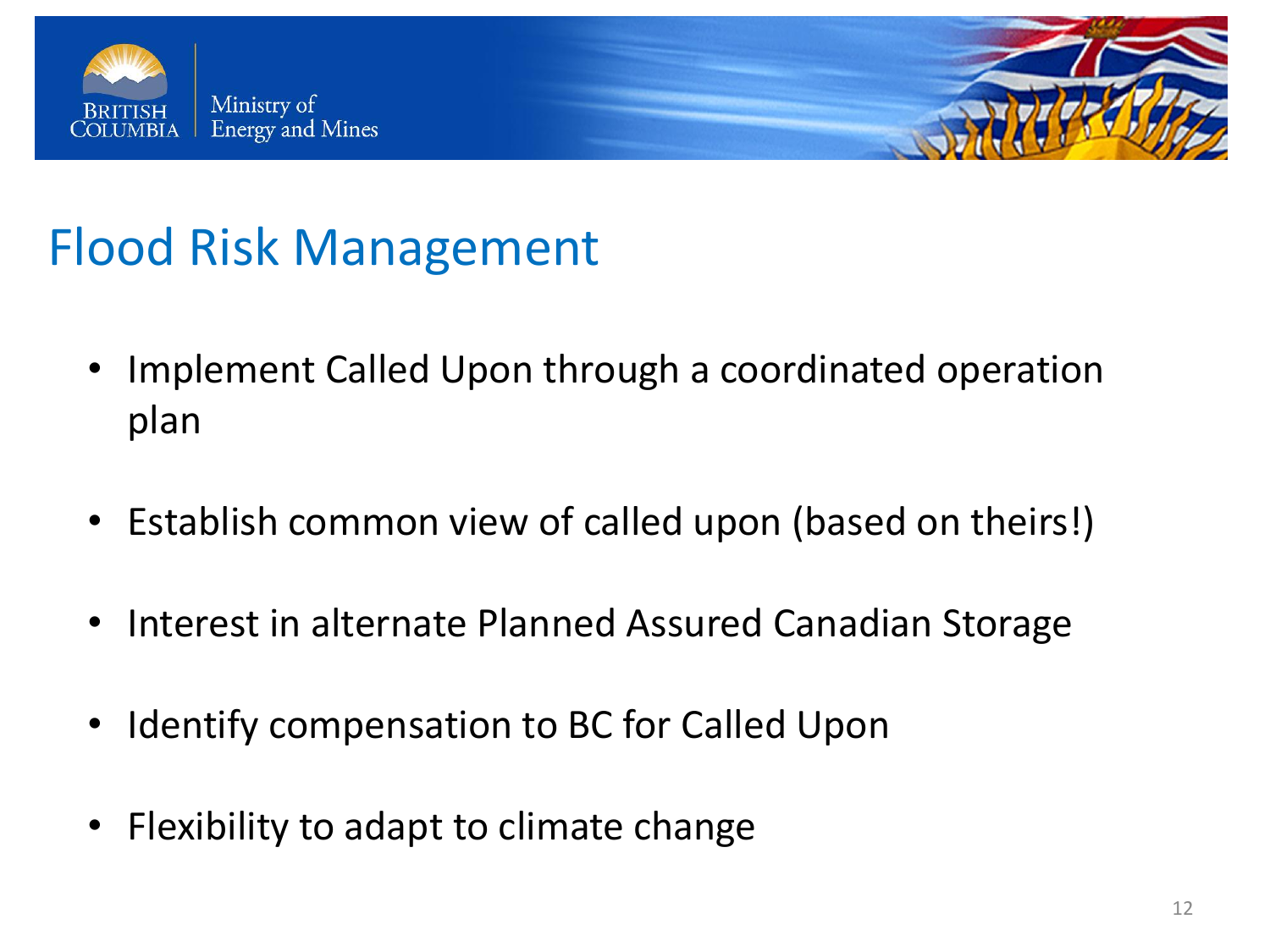



## Water Supply

- More water from BC in spring and summer
- Avoid effect on Libby/VarQ

#### **Navigation**

• Provide (maintain?) min/max flows and water levels

#### Recreation

• Protect recreation resources